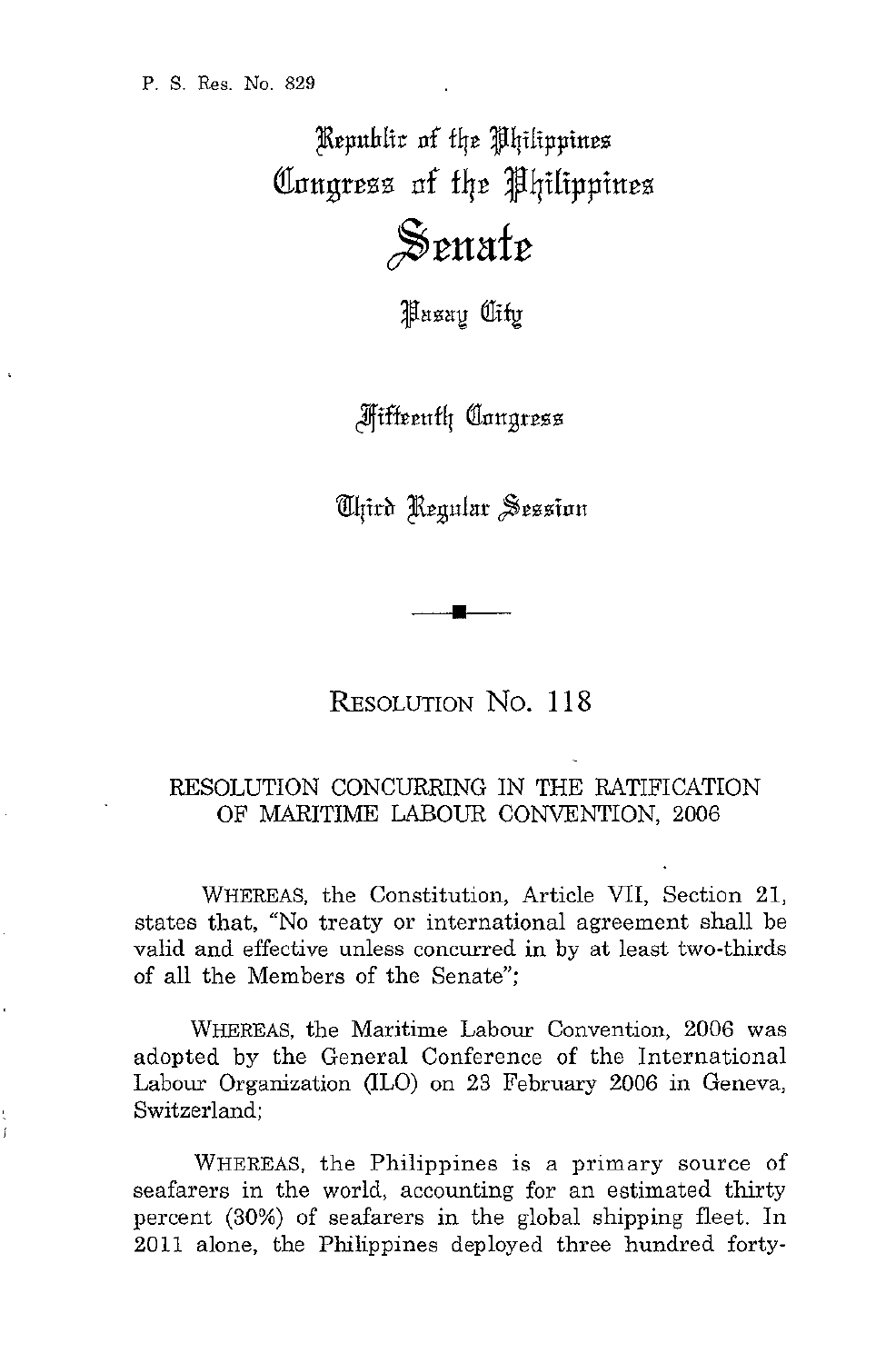three thousand five hundred eighty seven (343,587) seafarers;

WHEREAS, apart from seafarers being deployed on foreign ships, there are forty thousand (40,000) Filipino seafarers working on board domestic fleet;

WHEREAS, the seafaring industry contributes to national development. Filipino migrant seafarers account for twenty-two percent (22%) of the total foreign remittances from Overseas Filipinos, contributing US\$4.3 billion in 2011;

WHEREAS, Filipino seafarers are exposed to a wide range of issues spanning not only the issue of salaries and benefits, but also the problem of health, safety and tenure at work;

WHEREAS, the changing global market and working conditions of the seafaring industry necessitates a re-sharing of regulations at the national and international level and calls for a more vigorous enforcement of policies and programs that will safeguard the seafaring industry; and the Filipino seafarers;

WHEREAS, the Maritime Labour Convention, 2006, hailed as the seafarers' bill of rights, puts in a single Convention existing maritime labor instruments and brings these up to date to address current realities and conditions facing the seafaring industry;

WHEREAS, the Maritime Labour Convention, 2006 consolidates thirty-seven (37) maritime conventions and thirty-one (31) recommendations of the International Labour Organization (ILO) with the view to providing unified regulations and standards for the protection of the welfare and promotion of the rights of seafarers;

WHEREAS, the Convention ensures a comprehensive worldwide protection of the rights of seafarers and establishes a level playing field for shipowners and manning States: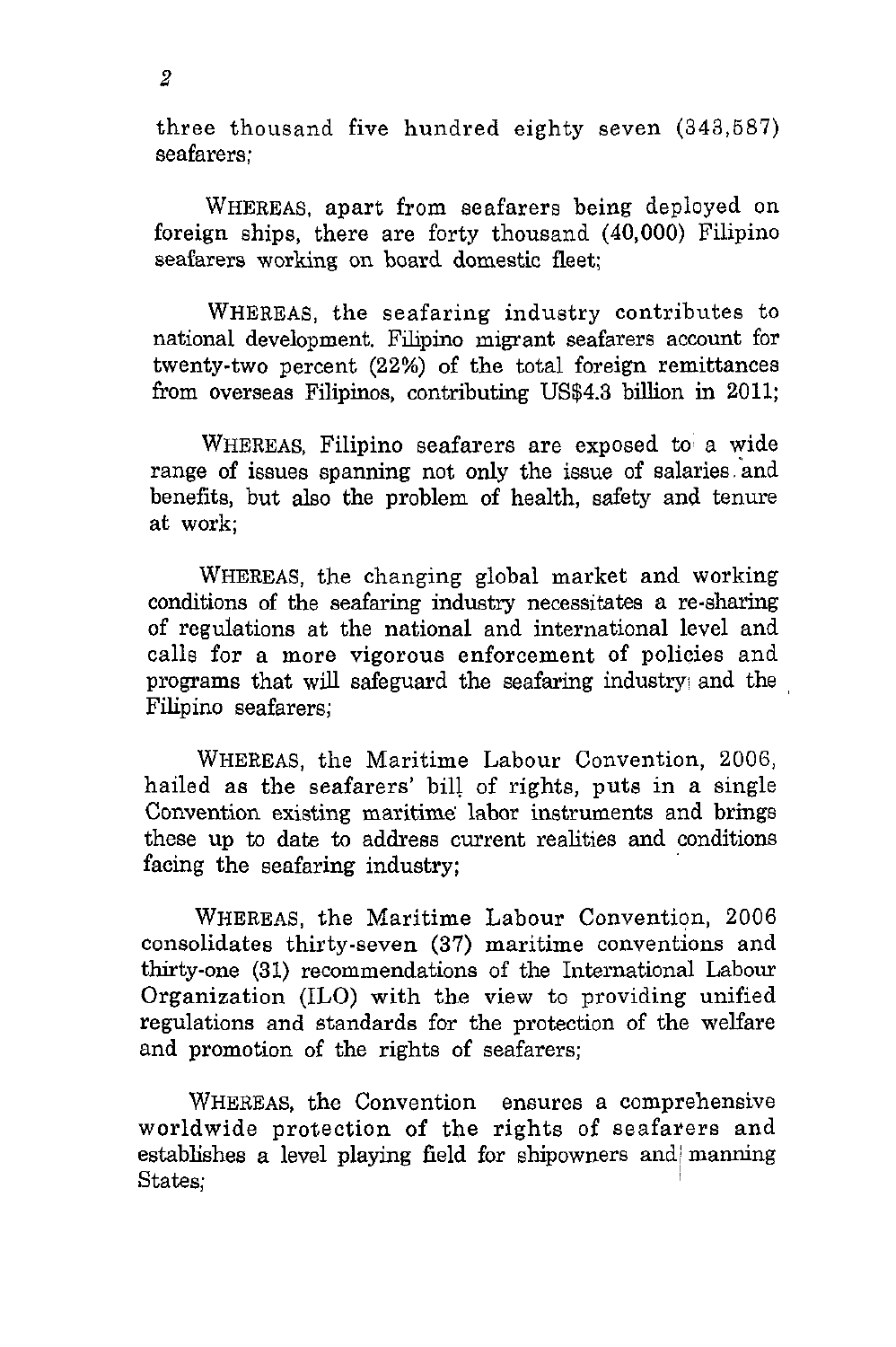WHEREAS, the Convention is organized into three main parts: the Articles and the Regulations, which set out the core rights and principles and the basic obligations of Member States, and the Code, which contains the details for the implementation of the Regulations, including mandatory standards and non-mandatory guidelines;

WHEREAS, Article III requires each Member to respect the fundamental rights of seafarers to:

- 1. Freedom of association and the effective recognition of the right to collective bargaining;
- 2. The elimination of all forms of forced or compulsory labor;\_
- 3. The effective abolition of child labor; and
- 4. The elimination of discrimination in respect of employment and occupation.

WHEREAS, Article IV sets out the following employment and social rights of seafarers:

- 1. Right to a safe and secure workplace that complies with safety standards;
- 2. Right to fair terms of employment;
- 3. Right to decent working and living conditions on board ship; and
- 4. Right to health protection, medical care, welfare measures and other forms of social protection.

WHEREAS, Article V provides that each Member shall implement and enforce laws or regulations or other measures that it has adopted to fulfill its commitments under the Convention with respect to ships and seafarers under its jurisdiction. Further, each Member shall effectively exercise its jurisdiction and control over ships that fly its flag by establishing a system for ensuring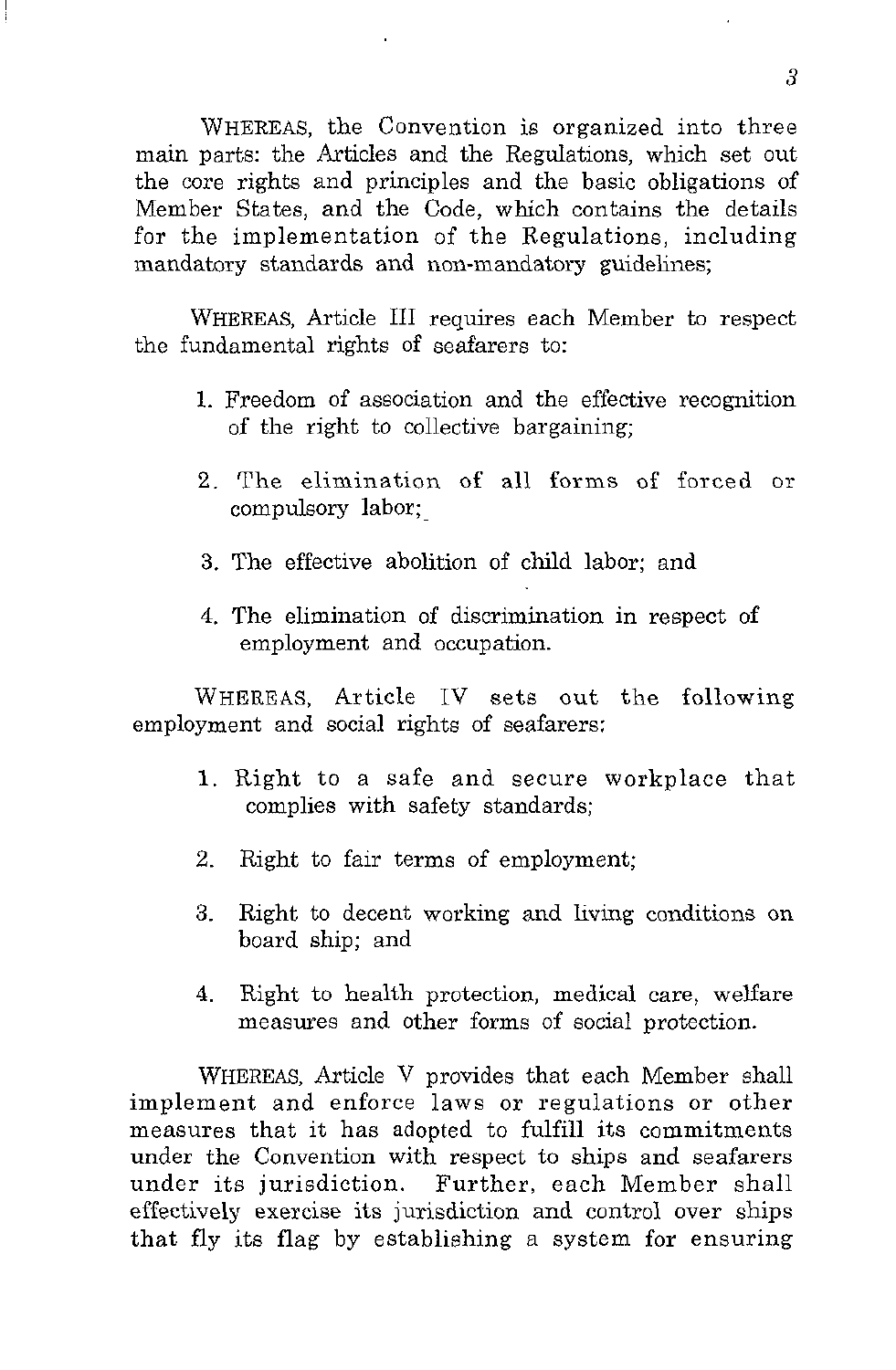compliance with the requirements of the Convention, including regular inspections, reporting, monitoring and legal proceedings under the applicable laws;

WHEREAS, the President of the Philippines ratified the Maritime Labour Convention, 2006 on 28 May 2012 and has accordingly submitted it to the Senate for concurrence in accordance with the Constitution;

WHEREAS, in the hearing conducted by the Senate Committee on Foreign Relations on 26 July 2012, the following government agencies and nongovernment organizations endorsed the concurrence in the ratification of the 2006 Convention:

- I. Department of Foreign Mfairs (DFA);
- 2. Department of Justice (DOJ);
- 3. Department of Transportatiop and Communications (DOTC);
- 4. Department of Labor and Employment (DOLE);
- 5. Maritime Industry Authority (MARINA);
- 6. Philippine· Overseas Employment Agency .(POEA);
- 7. Overseas Workers Welfare Administration (OWWA);
- 8. Philippine Coast Guard (pCG);
- 9. Technical Education & Skills Development Authority (TESDA);
- 10. Philippine Ports Authority (PPA);
- **11.** Joint Manning Group (JMG);
- 12. Philippine Association of Manning Agents and Ship Managers, Inc. (PAMAS);

J.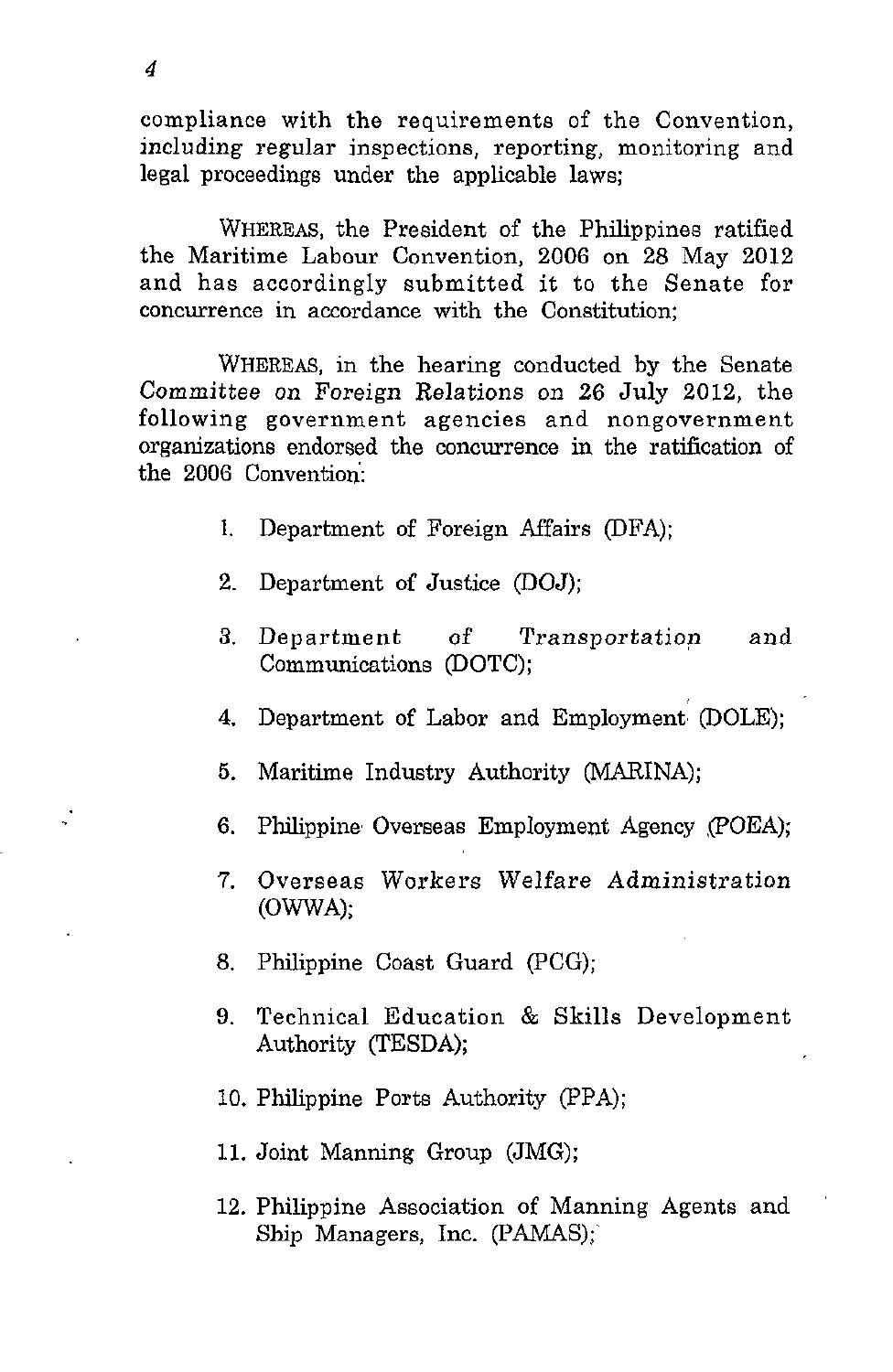- 13. Associated Marine Officers' and Seamen's Union of the Philippines (AMOSUP);
- 14. Filipino Shipowners' Associations (FSA);
- 15. Filipino Association for Mariners' Employment (FAME);
- 16. Philippine-Japan Manning Consultative Council, Inc. (PJMCC);
- 17. International Maritime Association of the Philippines (INTERMAP);
- 18. International Seafarers' Action Center-Philippines;
- 19. Safety Training Certification & Watch-Keeping for Seafarers (STCW); and
- 20. Philippine Seafarers' Union.

WHEREAS, Article VIII provides that the Convention shall enter into force twelve (12) months after the date on which there have been registered ratifications by at least thirty (30) Members of the ILO with a total share in the world gross' tonnage of ships of thirty-three percent (33%);

WHEREAS, the Philippines' timely ratification of the Convention may well signal the  $30<sup>th</sup>$  ratification that would enable the Convention to come into force twelve (12) months later, in 2013. As of 26 July 2012, twenty-nine (29) Members have already ratified the Convention: Now, therefore, be it

*Resolved,* That the Senate of the Philippines concur, as it hereby concurs, in the ratification of Maritime Labour Convention, 2006.

Adopted,

President of the **Senate**